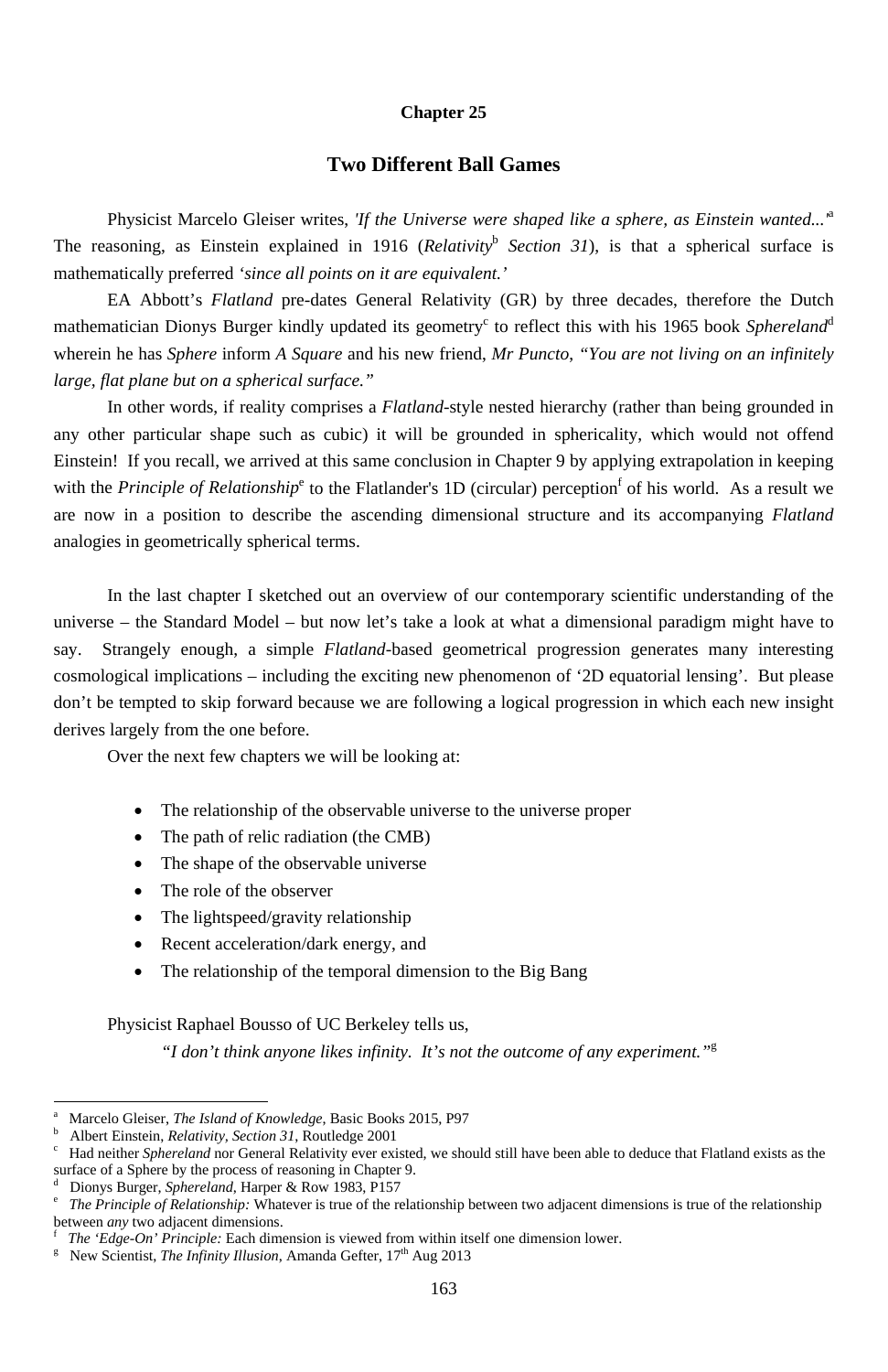It should therefore come as good news to everyone that infinity is the first thing a *Flatland*-based dimensional structure dispenses with.

## From Here to Infinity

Just as space-time geometry may be accessed by extending Pythagoras' Theorem<sup>a</sup> from two dimensions into four, the principles involved in the idea of 3-Dimensionality slicing through a 4D hypersphere generate straightforward explanations for many mysteries of the universe. At their root is the fundamental difference between the observable universe and the universe itself. Unfortunately, separating the two is not as straightforward as it might appear, because…

Reading the literature, one could be forgiven for thinking that this difference is merely a question of scale. The observable bubble is considered part of a greater 3-Dimensional whole which has no edges. It does this by being either infinite (flat or negatively curved in 4D) or finite (spherical in 4D). Take for example a recent paper submitted to *Arxiv* in which UK scientists Mihran Vardanyan, Roberto Trotta and Joseph Silk present a mathematical version of Occam's Razor called *Bayesian Model Averaging*. Casey Kazan of the website *DailyGalaxy.com* reports that,

> *'The Vardanyan model says that… the most likely model is that the Universe is flat. A flat Universe would also be infinite and their calculations are consistent with this too. These show that the Universe is at least 250 times bigger than the Hubble volume. (The Hubble volume is similar to the size of the observable universe.)'* <sup>b</sup>

b http://www.dailygalaxy.com/my\_weblog/2011/02/epic-discovery-our-collosal-universe-250-times-bigger-than-what-wesee.html - Accessed  $27<sup>th</sup>$  July 2015

'Probably-infinite-but-at-least-250-times-bigger' is about as definite an estimate of what's out there I've come across. Most of the scientific community tend to be more guarded, reason being that since the universe's shape is not known, it's impossible to say. Leading cosmologist Max Tegmark of MIT, whose extensive and painstaking work on CMB data has proved invaluable, simply states that,

*'…we have no reason to doubt that such galaxies [outwith the observable universe] exist,'* <sup>c</sup>

As has Tegmark, topologists such as Janna Levin have scoured the sky for signs of repeating patterns which would indicate that light has done a round tour, but found none. On this basis sphericality has been largely ruled out<sup>d</sup>. Flat and infinite seems increasingly to be gaining favour as the cautious misgivings of a previous generation over the 'i' word are boldly discarded, although this is by no means unanimous. Levin herself, whilst deeply appreciative of the infinite in the mathematics of Cantor, would be *'pretty shaken'*<sup>e</sup> to find it in nature. She declares,

## *'Still, I don't believe in the physically infinite.'*<sup>f</sup>

And although Tegmark is the architect of the 'levels 1-4' multiverse classification<sup>g</sup>, in a short essay

he expresses his own heartfelt doubt,

*'Not only do we lack evidence for the infinite but we don't need the infinite to do physics… So if we can do without infinity to figure out what happens next, surely nature can, too – in a* 

Janna Levin, *How the Universe Got Its Spots*, Phoenix 2003, P15

f Ibid., P14

-

<sup>g</sup> The direct implication of Inflationary theory.

a The one from school about the square on the hypotenuse,  $c^2 = a^2 + b^2$ 

d However, a phenomenon which I refer to as the 'half-circumference', described in Chapter 30, explains why it is not possible for light to circumnavigate a closed universe.

Max Tegmark, *Our Mathematical Universe*, Penguin 2015, P47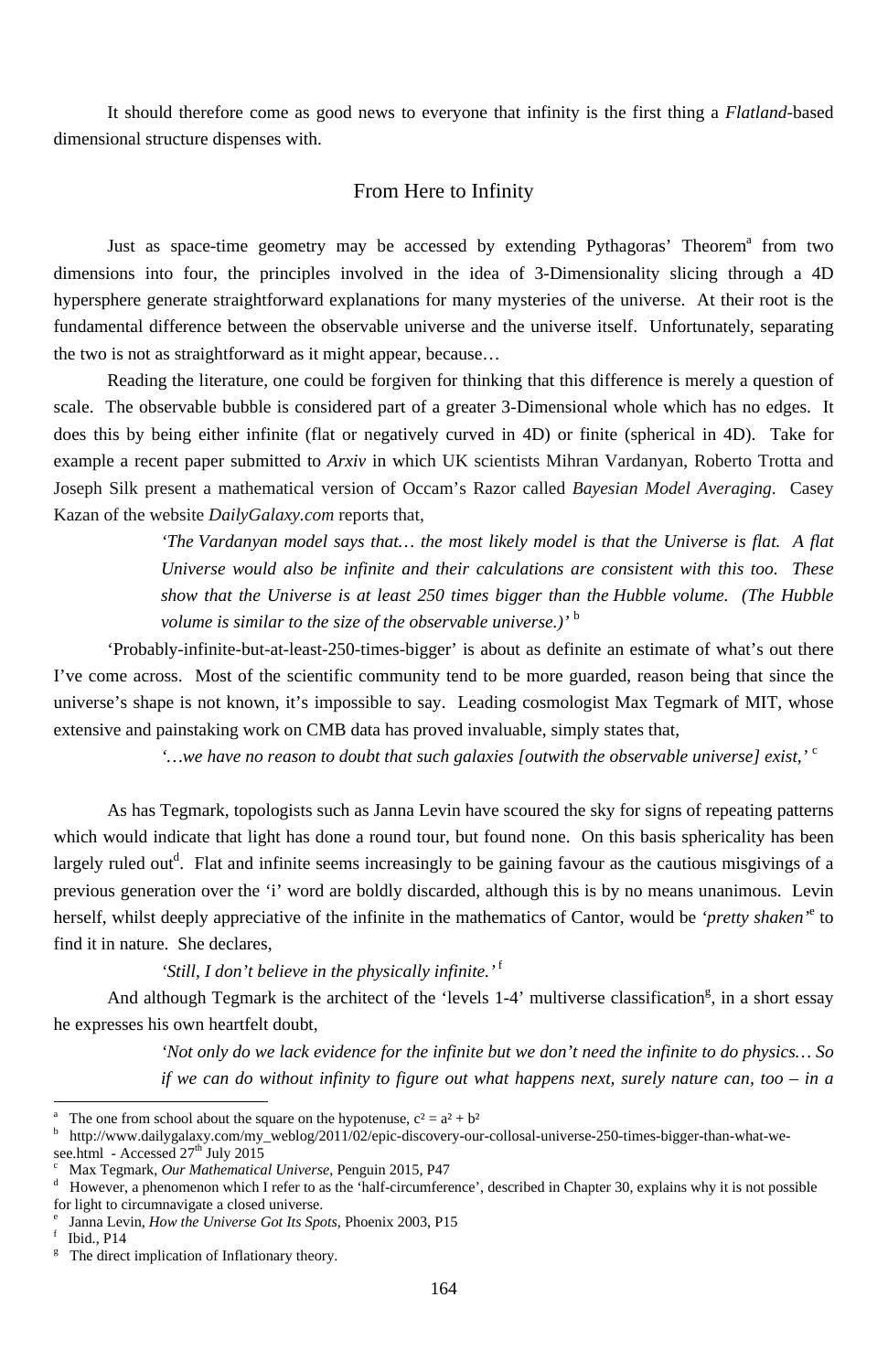*way that's more deep and elegant than the hacks we use for our computer simulations. Our challenge as physicists is to discover this elegant way and the infinity-free equations describing it – the true laws of physics. To start this search in earnest, we need to question infinity. I'm betting that we also need to let go of it.'* <sup>a</sup>

Infinite or not, the one thing everyone seems to be agreed on is that, even if it's the shape of a donut, the universe stretches off beyond the observable radius into regions beyond the cosmological horizon, way beyond the bit that the speed of light will allow us to observe.

However…

### Buttons

Our conventional picture of the universe may simply be rooted in the limitations of the 3- Dimensional mind and for that reason fatally flawed. The observable universe is thought of like a chocolate button, and the universe is the bag; the bag is filled with chocolate buttons – at least 250 (or maybe infinity) of them – and all we are trying to do is figure out the shape of the bag. However, if we are to grant the observable universe due respect as a 3D spherical *cross-section* through a greater 4D whole – and our earlier *Flatland* extrapolations suggest that this is reasonable – then we must understand that a dimensional crosssection is not a chocolate button. Mathematically it does not behave like one, and neither does the bag.

Our viewpoint demands it<sup>d</sup>. The key is to remember that we are dealing with two very different entities which we must hold in tension at all times:

Let's remind ourselves of one of our most basic *Flatland* principles,

## *The Principle of Stacking:*

<sup>-</sup>

**Each dimension is composed of an indefinitely high number of cross-sections (slices) of the dimension below, stacked together and fused into a single entity.** 

All the principles point to the idea that a higher dimension is far more than just a rag-tag collection of lower ones. EA Abbott showed in 1884 that, as the nested hierarchy builds, each new dimension graduates into an entity that is greater than the sum of its parts<sup>b</sup>. To confuse the two universes (observable and global<sup>c</sup>) leads straight into the jaws of a fatal dimensional error – one based on an incorrect application of the stacking and cross-sectional behaviour of the 3rd Dimension (which we see) in relation to the  $4<sup>th</sup>$ (which we don't). *It is essential to the whole enquiry that we permit the way that one dimension is viewed from another to set the relationship between the universe as observed and the universe as is.*

- The *spherical* 3D observable universe, and
- The *hyperspherical* 4D block universe

- The universe itself is called the global universe, not because it is presumed spherical, but because it is everywhere that is.
- d *The 'Edge-On' Principle:* Each dimension is viewed from within itself one dimension lower.

<sup>165</sup>

b *The Principle of Character:* Once the stacking of a dimension is complete it assumes a whole new character. Its individual cross-sections fuse together and their discrete nature becomes indiscernible.

a Max Tegmark, *Infinity*, from *This Idea Must Die*, Edited by John Brockman, Harper Perennial 2015, P51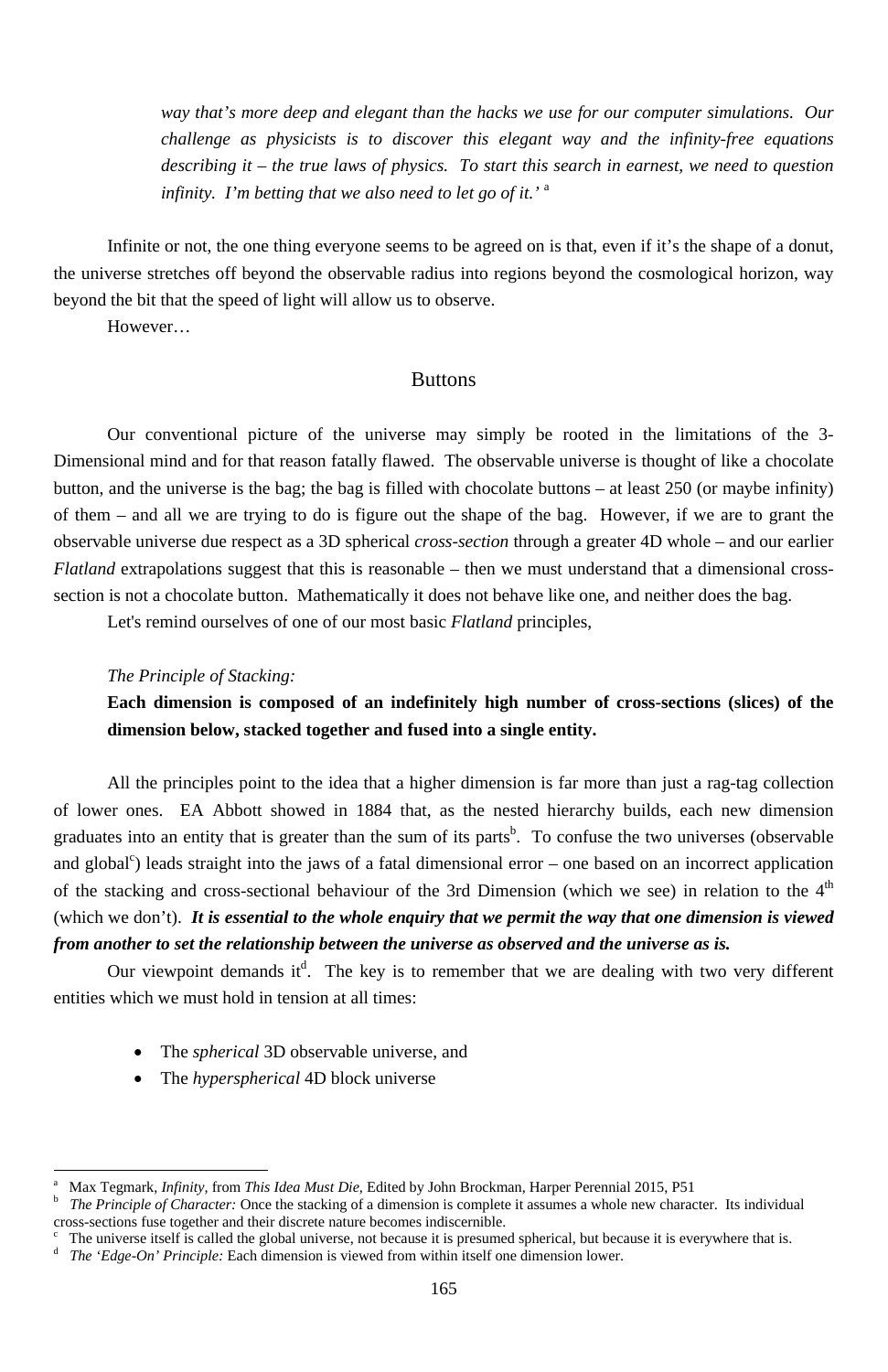The words of Rudy Rucker '...a hypersphere is a four-dimensional stack of spheres'<sup>a</sup>, quoted earlier, remind us that it is very difficult to get one's head around all this. No doubt it would be better stated purely in maths, but, to be fair, even Stephen Hawking prefers to work in pictures<sup>b</sup>. Considered dimensionally, the universe proper is not simply an infinitely extending compendium of observable universes, but a 4-Dimensional stack of 3D light spheres. There is a crucial difference which will become clear as we go, because it is here that we may apply the principles of *Flatland*.

# **My Space**

By the 'observable universe' astronomers mean the bit we can see or theoretically detect, in the sense that, because of the speed of light, it is the only bit it is *possible* for us to see. However...

They tend to use this term as though we on Earth all see the same thing. Because space is so vast the observable universe is described, in Wikipedia for example, as 'centered on Earth'<sup>c</sup>, but this may be one generalisation too far. I believe that it is fundamental to our enquiry to grasp that your observable universe and my observable universe are not the same. Four people standing loosely in a line, viewing the night sky,

do not see the same thing, because each of their light sphere centres will a few metres apart. The be observable universe is not centred on the Earth, but the observer, because each and every location in the whole of 4D space-time is located at its own light sphere centre.

This may sound like splitting hairs, but if an observer was viewing from within the Andromeda galaxy the sky would be filled with a whole



new set of stars! And things really start to hot up for an observer located billions of light years away, who would see virtually a whole different universe from us.

Homogenous and isotropic no doubt, but different.

Of course astronomers know all this, but the universe is a mighty big place, and because the observable universe is *virtually* identical for any observer located in the vicinity of our Solar System, it suffices as a working approximation in the same sense that Newton's equations of gravity may suffice for NASA to send stuff into space. However, by taking this observational nuance for granted we may be

missing something of great dimensional import, because it could hold the power to unlock several enduring mysteries of our cosmos.

How?

Because each light sphere is a unique 3-Dimensional cross-section through the whole of time, and the hyperspherical universe possesses as many cross-sectional centres (i.e. observer locations) as there are space-time events within it, each with its own distinctively unique view of the cosmos. As unique observers

 $\rm{a}$ Rudy Rucker, The Fourth Dimension, Houghton Mifflin Company 1884, P19

 $\mathbf b$ Stephen Hawking, Black Holes and Baby Universes, and other essays, Bantam Books 1994

 $\mathbf{c}$ https://en.wikipedia.org/wiki/Observable\_universe - Accessed  $2<sup>nd</sup>$  Aug 2015

<sup>166</sup>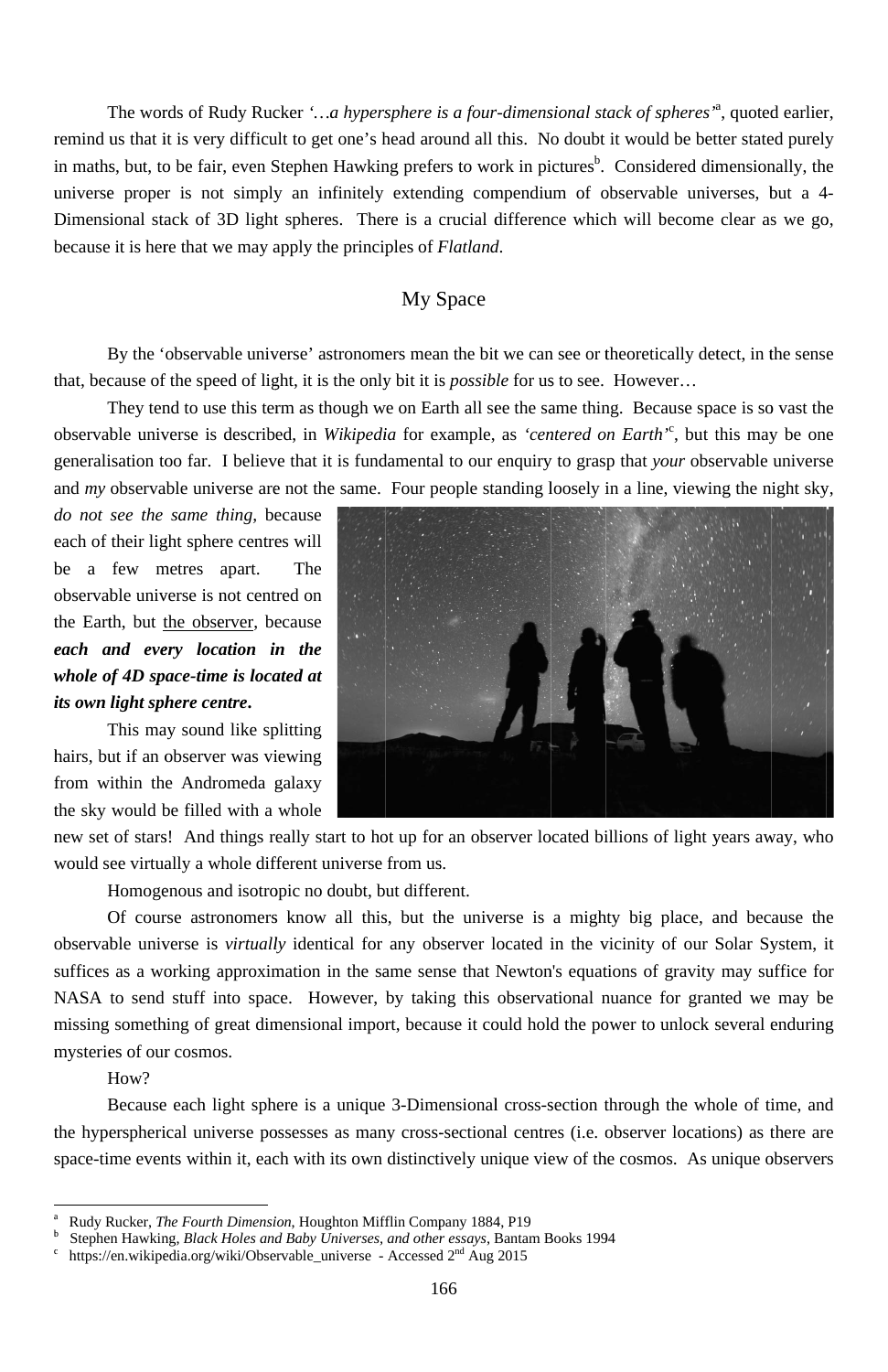we each have our own, stretching off into history until it hits the Big Bang on its perimeter, and each of us moves around within our own 'observable universe experience', always located at a centre in space and time.

In that sense our moment-by-moment light sphere experience is similar to the 'physical moment now' identified earlier, because both represent 3D cross-sections through the 4th Dimension, resulting in the view around us from the instant we are in: the present. In terms of what physicists call 'light cones' which show

the observer's position in relation to the arrival and departure of light, each light sphere centre corresponds to the point at which the cones intersect the plane they call the *hypersurface* of the present.

Fig.1 The Light Cone. Light arrives at the observer as she moves from past to future, therefore the cones represent all light that could possibly arrive at or leave the observer's location. Anything outside the cones is causally unrelated to the observer.

In the light cone physicists represent the world as 2D, removing the dimension of 'height', otherwise we would be

unable to visualise the time dimension or plot it (vertically) on a graph. However, shifted up to the real world, the 2D plane becomes 3D space and the whole illustration goes spherical, because the *hypersurface* of the present represents our 3-Dimensional world – the 3D surface of the hypersphere – with the time axis  $t$ pointing in a 4<sup>th</sup>, invisible, direction which we cannot visualise spatially.

Reflection... Your expanding light sphere and the universe itself are two different things: the first is a 3-Dimensional (spherical) cross-section of the second, a 4-Dimensional hypersphere. The first 'passes through' the second along the time axis.

As a result, astronomers and cosmologists are not actually able to observe the universe per se, but extremely near-neighbouring and therefore virtually identical spheres, each of which is a single, everexpanding cross-section<sup>a</sup> of the hypersphere, centred on the observer, with all sharing the same origin on their extreme surface.

## I, Observer

The origin remains fixed for everyone at the maximum observable distance, and due to the speed of light everyone sees the immediate aftermath of creation happening on that surface. We may imagine that the universe stretches off beyond our light-perimeter, but that 'stretching off' is not a 3-Dimensional, but a 4-Dimensional phenomenon.



The shape or form of the wider universe beyond our light sphere is 4D, but light can never allow us to see it, at least in that direction<sup>b</sup>. Shortly after the Big Bang, the CMB flashed into being at every pointevent which means we are all 'viewing' it 14 billion years later, and to someone located far away in the

167

 $\mathbf{a}$ These vary in space due to the location of a discrete light sphere centre at every point, but they also vary in time. For instance, two observers standing side by side – space – or the same observer 10 minutes apart – time.

Dimensionally, the reason for this is not that the 3D physical universe stretches beyond this cosmic horizon whilst lightspeed prevents our seeing it, but that each observer has a 3D 'one observer' view in accordance with the dimensional principles of Flatland.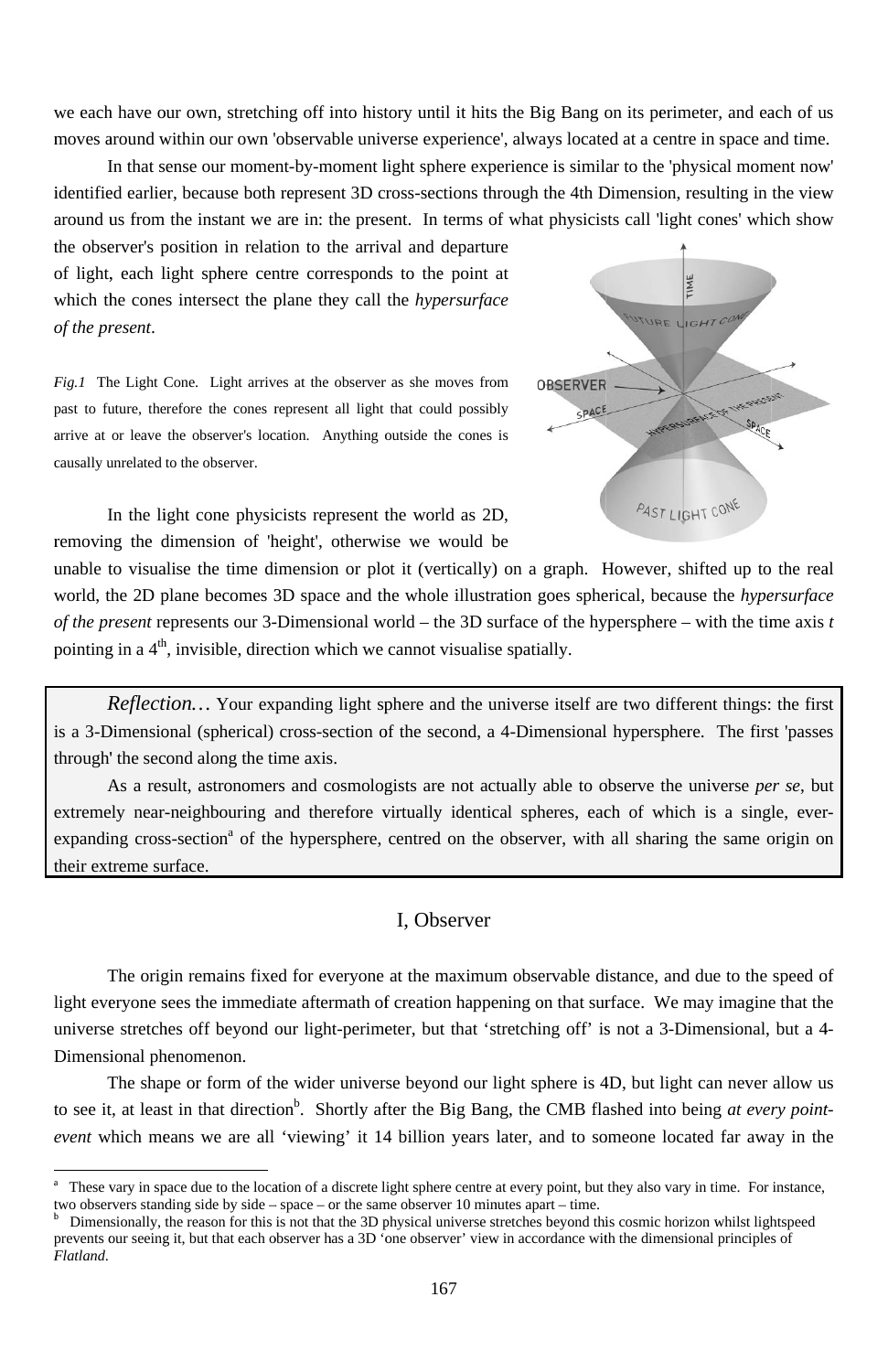universe the light from the CMB that originated near us would still be arriving, streaming in from their spherical perimeter. In this way light permeates the universe, and since – with the single exception of gravity – our entire experience of the universe is a light experience, we are completely at its mercy.

However, and this is where it starts to get 4D weird, *the origin viewed on the edge of every light sphere is the same*. Counter-intuitively, because there was only one origin event, the observable universe possesses *one single perimeter at the extreme spherical surface of the observable distance with multiple centres in the 4D space-time continuum*, each of which is the centre of one individual 3D spherical crosssection of the hypersphere in one observer's present. Light conspires with space and time in such a way that all we can do is switch centres, swapping one spherical 3D light experience – with the same boundary – for another.

*Reflection…* It is important to note that, although there exist a virtually (but not quite) infinite number of centres, the extreme perimeter of each 3D light sphere is identical. As we switch centres we simply view the same perimeter from a different perspective. We will examine this apparent paradox as we go because it is a 4-Dimensional phenomenon, a result of *Flatland-* rather than chocolate button-style stacking.

Although each sphere is centred on a different space-time event which may be located anywhere in the universe proper, *each light sphere radiates inwards from the uniformly spread-out origin on its spherical edge*, converging on a moment now. The perimeter is the beginning; it is the origin of first light, and you can't go beyond that, therefore each light sphere shares a view of the same event. This indicates that, as the years go by, the light sphere is expanding like a balloon being pumped up from the centre (the location of the observer) by the passage of time.

Notice particularly that, in this model, the universe proper as it extends away in a 4<sup>th</sup> direction in accordance with the bubbling forth of the 'magic treadmill' (like spherical rippling onion skins; see Chapter 11) is in principle identical to the universe as it extends away in 3D through space, because *what we are viewing is a cross-section* – an 'ice core' of the block universe. This is consonant with our earlier *Flatland*derived *Magic Treadmill Principle*<sup>a</sup> and the stacking<sup>bc</sup> of 'physical moment nows' into the block universe.

In this way we begin to see that the 4D hyperspherical universe may not simply be thought of as extending spatially beyond the cosmic horizon at the boundary of our observable universe, as it is currently – it is overly simplistic and dimensionally inconsistent to think of it in this way – but is instead *synonymous with the block universe* as it exists and extends through all of space *and* all of time. The universe proper is a vaster-than-vast, unimaginably-shaped thing in the  $4<sup>th</sup>$  Dimension comprising all observer points, whilst the bit I see in the present is just one single, spherically observer-centric, 3-Dimensional cross-section through both space and time. The past as I, observer, have experienced it exists out there in space and time, whilst the future does not. It hasn't yet 'bubbled up' to become an observable sphere. But it will.

-

a *The Magic Treadmill Principle:* Time, as the *n*th Dimension in an *n*Dimensional space-time, issues forth perpendicularly and radially from within the frame of reference of each space-time event. To the observer this *n*th Dimension appears 0-Dimensional (is viewed 'point-on') and is therefore invisible, but results in (*n*-1)Dimensional change, and stacking of the (*n*-1)D surface into the *nth Dimension, taking the form of the past. (See Chapter 11)* 

b *The Principle of Stacking:* Each dimension is composed of an indefinitely high number of cross-sections (slices) of the dimension below, stacked together and fused into a single entity.

c *The Principle of Character:* Once the stacking of a dimension is complete it assumes a whole new character. Its individual cross-sections fuse together and their discrete nature becomes indiscernible.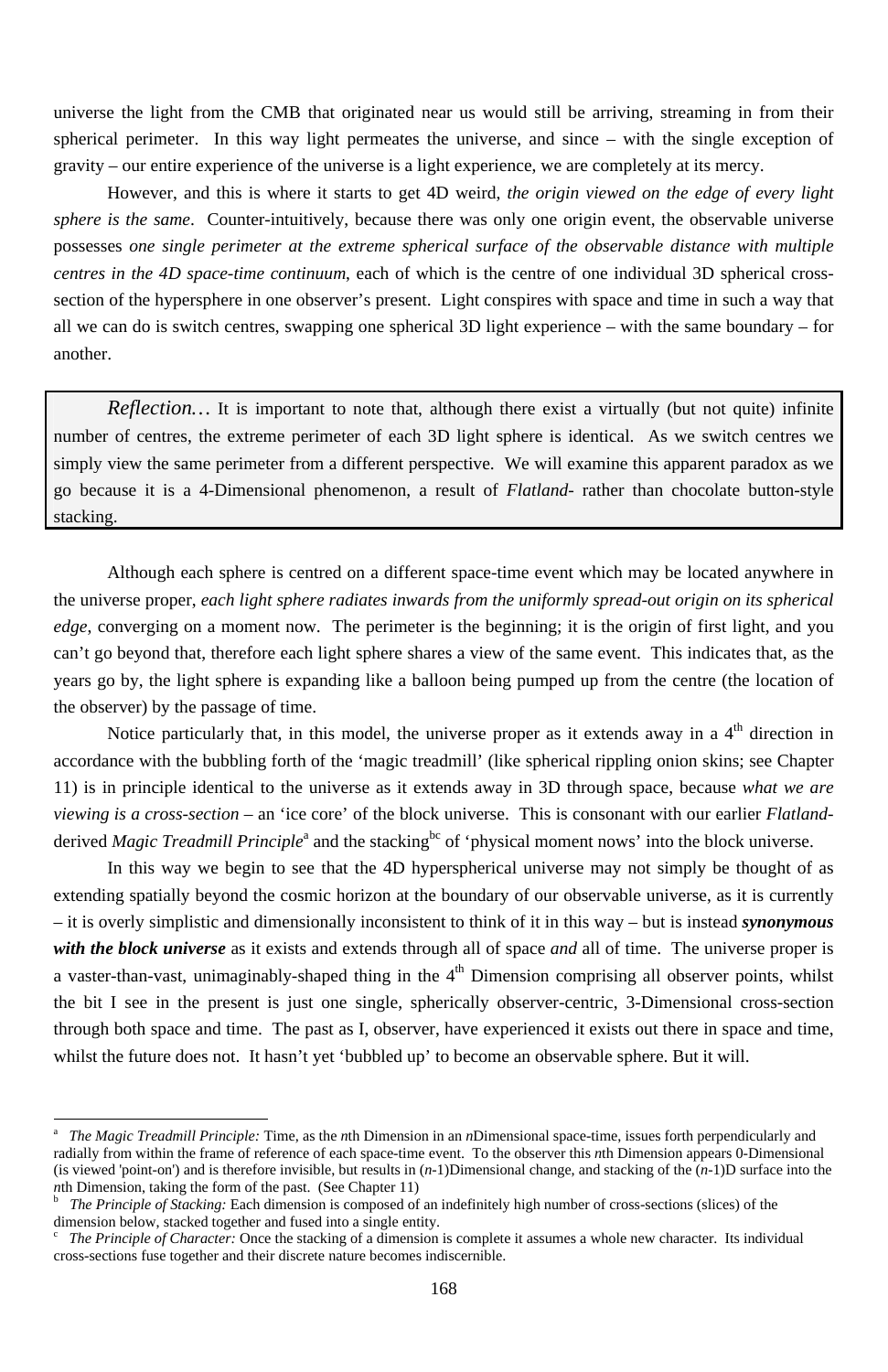Just one thing… if all this seems a bit like an octopus in a string bag, please stick with it as it will click into place as we go.

#### Dome Sweet Dome

How can we imagine all this? The truth is we can't, fully, but what we must not do is think of the universe *itself* 3-Dimensionally. To do so is to fall into exactly the same trap that our forebears did<sup>a</sup> – except, up by one dimension! Let me explain…

The ancients viewed the sky as a solid gigantic dome. They were living inside an Earth-sized

planetarium comprising the flat inner surface of a 3- Dimensional (hemi)sphere, on which were painted all the mystifying lights. Even the sphericality of the Earth (if such were recognised) wasn't a problem as it was obviously at the centre. Nowadays, with all the benefits of modernity, we know that the lights hang within a 3- Dimensional space – however, *this is up by just one dimension from the flatness of the ancients' dome*. They saw 2D which formed the surface of 3-Dimensional space; we see 3D which forms the surface of 4- Dimensional hyperspace.

# Edwin Hubble's Newfound Bubble

We dwell within a 4D continuum. As a result, as viewed by you, the physical shape of the 4D universe is

not just a spherical 3D cross-section of space but of the whole of time, with the beginning of time on the visual perimeter and the latest point (now) at the centre where you are. The Book of Genesis might just as well have read, *"On the perimeter, God created the heavens and the Earth,"* because the origin was *always* on the perimeter – even as it emerged from the singularity! (We will examine this further dimensional paradox in due course.)

*Reflection…* Keep in mind that the perimeter of the 3D (observable) universe and the perimeter of the 4D (global) universe are two separate entities:

- - Just beyond the CMB, the beginning of the universe forms the boundary or surface of the 3D observable universe, and may theoretically be *observed* 2-Dimensionally, however it is...
	- All of the 3-Dimensionality around us (the table, the chairs, the trees, the Sun, the Moon, the people...) that acts as the boundary or surface of the 4D universe.

To recap...

-



Giuliano d'Arrigho (il Pesello), c1367-1446

a I'm not referring to their astrology – science is in no danger of that.